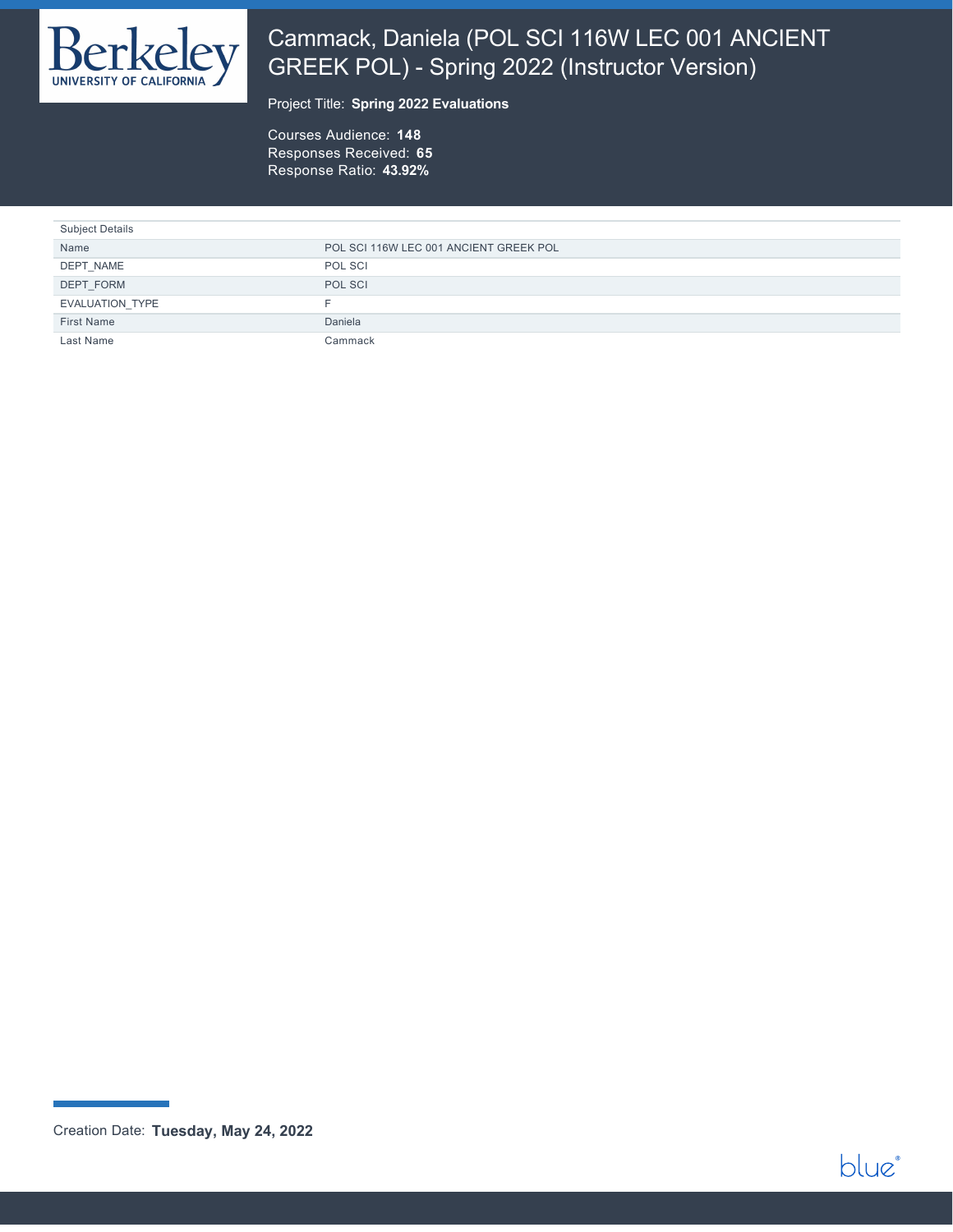**FOR YOUR INFORMATION: Please note that "Department Mean" for each rating question is calculated using all sections in your department. This may include both Faculty and GSIs depending on whether the department has selected a question item to be used for both.**

## **UNIVERSITY WIDE QUESTIONS (QUANTITATIVE/RATING):**

### *The items in this section are asked across all courses at Berkeley.*

**Considering both the limitations and possibilities of the subject matter and the course, how would you rate the overall effectiveness of this instructor?**



| Considering both the limitations and possibilities of the subject<br>matter and the course, how would you rate the overall<br>effectiveness of this instructor? |       |            |  |  |
|-----------------------------------------------------------------------------------------------------------------------------------------------------------------|-------|------------|--|--|
| Options                                                                                                                                                         | Count | Percentage |  |  |
| 1-Not at all Effective                                                                                                                                          | 0     | $0.00\%$   |  |  |
| 2                                                                                                                                                               | 0     | $0.00\%$   |  |  |
| 3                                                                                                                                                               | 0     | $0.00\%$   |  |  |
| 4-Moderately Effective                                                                                                                                          | 6     | 9.38%      |  |  |
| 5                                                                                                                                                               | 5     | 7.81%      |  |  |
| 6                                                                                                                                                               | 17    | 26.56%     |  |  |
| 7-Extremely Effective                                                                                                                                           | 36    | 56.25%     |  |  |
| <b>Statistics</b>                                                                                                                                               |       | Value      |  |  |
| Response Count                                                                                                                                                  |       | 64         |  |  |
| Mean                                                                                                                                                            |       | 6.30       |  |  |
| Median                                                                                                                                                          |       | 7.00       |  |  |
| <b>Standard Deviation</b>                                                                                                                                       |       | 0.97       |  |  |

### **Considering both the limitations and possibilities of the subject matter and the course, how would you rate the overall effectiveness of this course?**

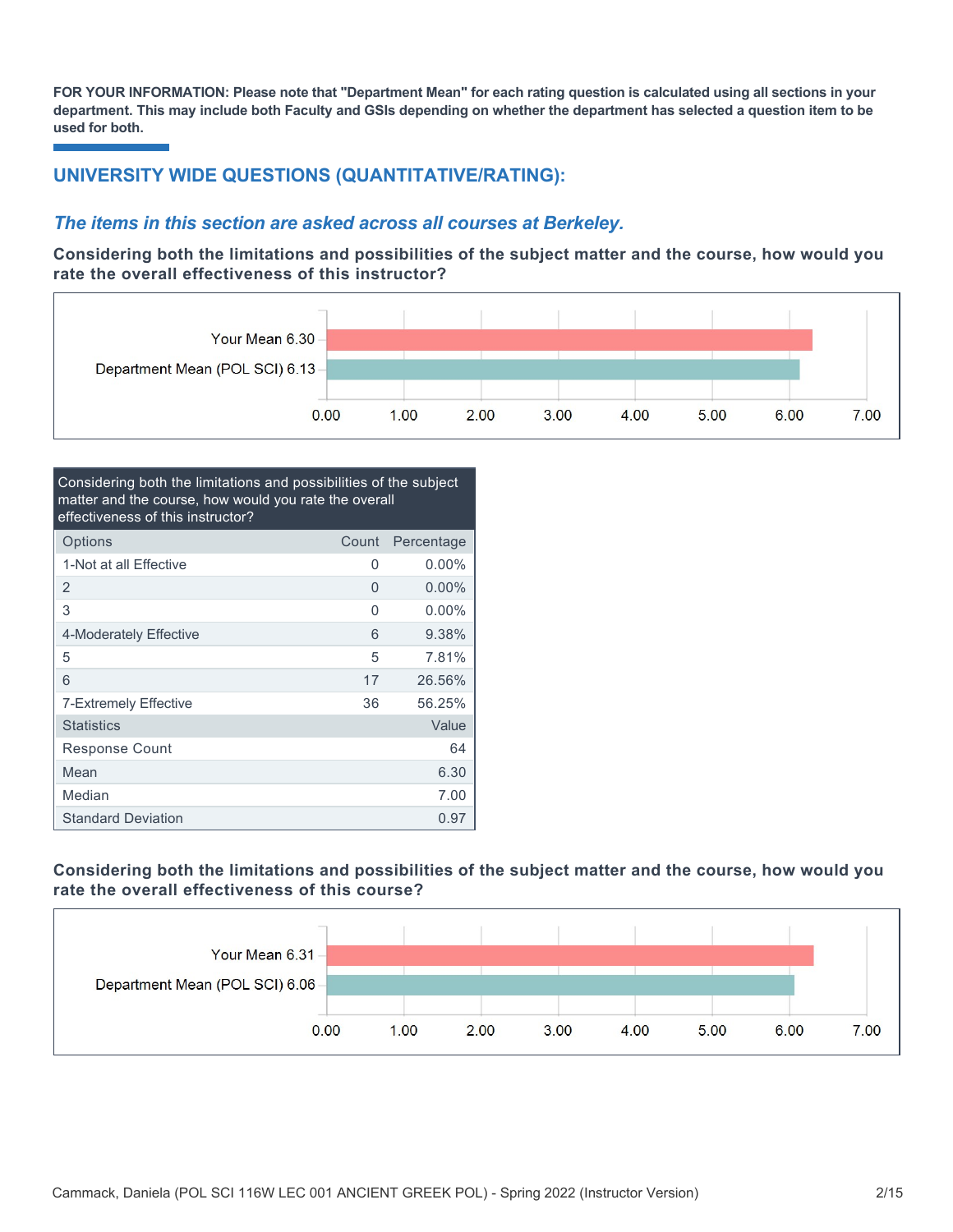Considering both the limitations and possibilities of the subject matter and the course, how would you rate the overall effectiveness of this course?

| Options                   | Count | Percentage |
|---------------------------|-------|------------|
| 1-Not at all Effective    | 0     | $0.00\%$   |
| 2                         | 0     | $0.00\%$   |
| 3                         | 0     | $0.00\%$   |
| 4-Moderately Effective    | 5     | 7.81%      |
| 5                         | 6     | 9.38%      |
| 6                         | 17    | 26.56%     |
| 7-Extremely Effective     | 36    | 56.25%     |
| <b>Statistics</b>         |       | Value      |
| Response Count            |       | 64         |
| Mean                      |       | 6.31       |
| Median                    |       | 7.00       |
| <b>Standard Deviation</b> |       | 0.94       |

## **DEPARTMENT PROVIDED INSTRUCTOR QUESTIONS:**

## *Items in this section were selected by POL SCI for inclusion on this evaluation.*

**The instructor presented content in an organized manner.**



| The instructor presented content in an organized manner. |       |            |  |  |
|----------------------------------------------------------|-------|------------|--|--|
| Options                                                  | Count | Percentage |  |  |
| 1-Not at all                                             | O     | $0.00\%$   |  |  |
| 2                                                        | 0     | $0.00\%$   |  |  |
| 3                                                        | 0     | $0.00\%$   |  |  |
| 4-Somewhat                                               | 4     | 6.15%      |  |  |
| 5                                                        | 9     | 13.85%     |  |  |
| 6                                                        | 13    | 20.00%     |  |  |
| 7-Very                                                   | 39    | 60.00%     |  |  |
| <b>Statistics</b>                                        |       | Value      |  |  |
| <b>Response Count</b>                                    |       | 65         |  |  |
| Mean                                                     |       | 6.34       |  |  |
| Median                                                   |       | 7.00       |  |  |
| <b>Standard Deviation</b>                                |       | 0.94       |  |  |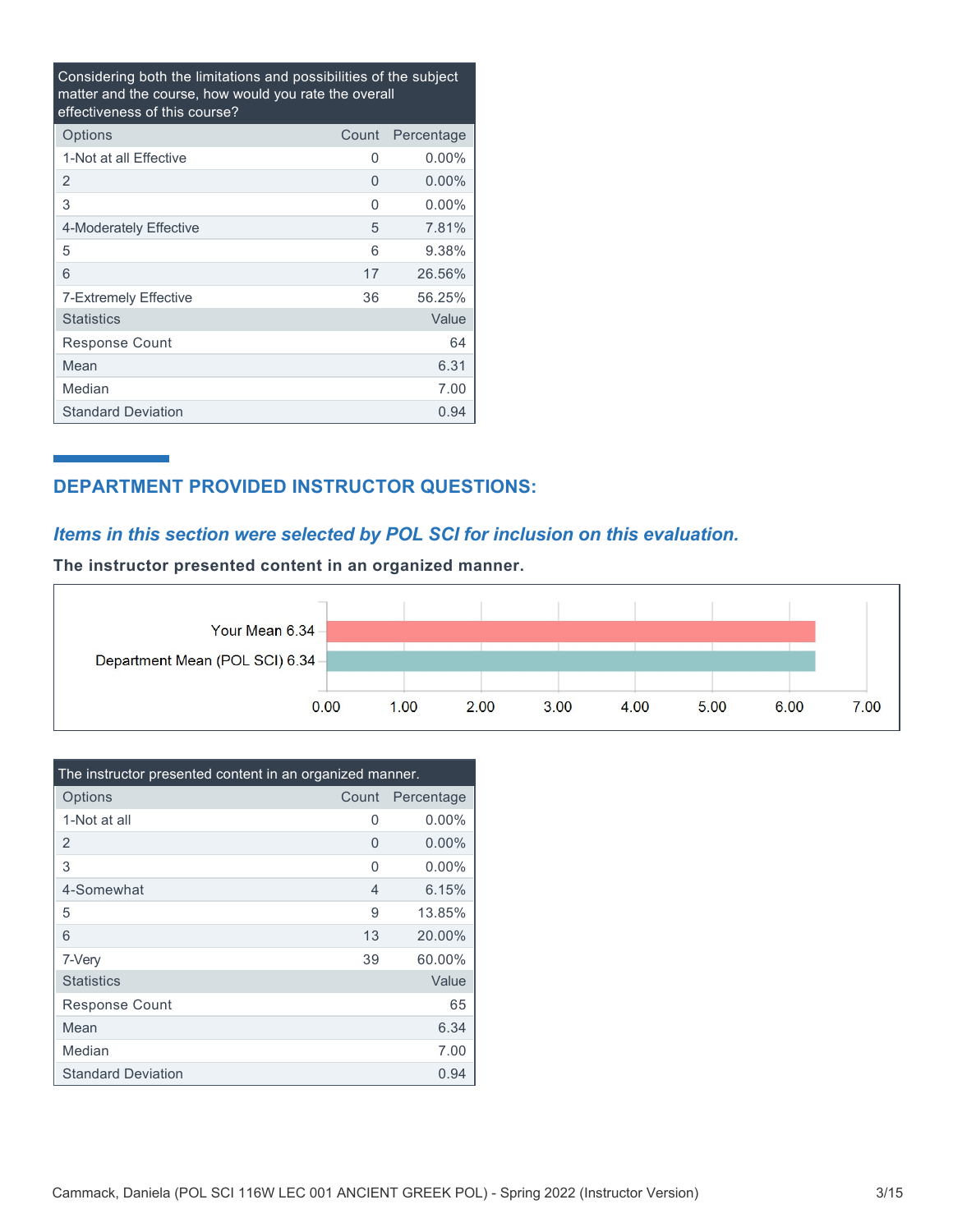### **The instructor explained concepts clearly.**



| The instructor explained concepts clearly. |       |            |
|--------------------------------------------|-------|------------|
| Options                                    | Count | Percentage |
| 1-Not at all                               | 0     | $0.00\%$   |
| $\overline{2}$                             | 0     | $0.00\%$   |
| 3                                          | O     | $0.00\%$   |
| 4-Somewhat                                 | 1     | 1.54%      |
| 5                                          | 5     | 7.69%      |
| 6                                          | 11    | 16.92%     |
| 7-Very                                     | 48    | 73.85%     |
| <b>Statistics</b>                          |       | Value      |
| <b>Response Count</b>                      |       | 65         |
| Mean                                       |       | 6.63       |
| Median                                     |       | 7.00       |
| <b>Standard Deviation</b>                  |       | 0.70       |

### **The instructor was helpful when I had difficulties or questions.**



| The instructor was helpful when I had difficulties or questions. |       |            |  |  |
|------------------------------------------------------------------|-------|------------|--|--|
| Options                                                          | Count | Percentage |  |  |
| 1-Not at all                                                     | 0     | $0.00\%$   |  |  |
| $\overline{2}$                                                   | 0     | $0.00\%$   |  |  |
| 3                                                                | O     | $0.00\%$   |  |  |
| 4-Somewhat                                                       | 0     | $0.00\%$   |  |  |
| 5                                                                | U     | $0.00\%$   |  |  |
| 6                                                                | 3     | 5.17%      |  |  |
| 7-Very                                                           | 55    | 94.83%     |  |  |
| <b>Statistics</b>                                                |       | Value      |  |  |
| <b>Response Count</b>                                            |       | 58         |  |  |
| Mean                                                             |       | 6.95       |  |  |
| Median                                                           |       | 7.00       |  |  |
| <b>Standard Deviation</b>                                        |       | 0.22       |  |  |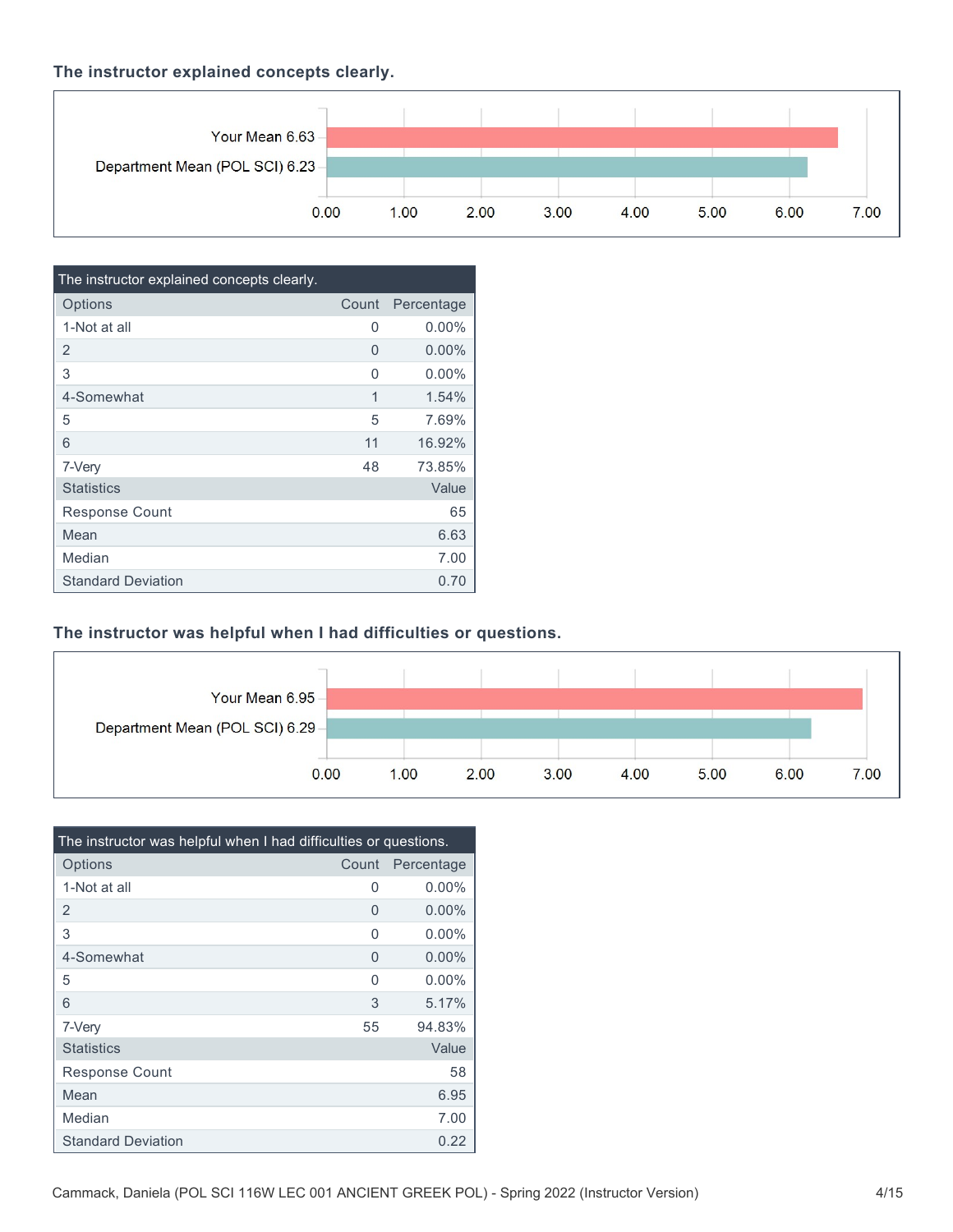### **The instructor provided clear constructive feedback.**



| The instructor provided clear constructive feedback. |       |            |  |  |
|------------------------------------------------------|-------|------------|--|--|
| Options                                              | Count | Percentage |  |  |
| 1-Not at all                                         | 0     | $0.00\%$   |  |  |
| 2                                                    | 0     | $0.00\%$   |  |  |
| 3                                                    | O     | $0.00\%$   |  |  |
| 4-Somewhat                                           | 1     | 1.92%      |  |  |
| 5                                                    | 1     | 1.92%      |  |  |
| 6                                                    | 4     | 7.69%      |  |  |
| 7-Very                                               | 46    | 88.46%     |  |  |
| <b>Statistics</b>                                    |       | Value      |  |  |
| <b>Response Count</b>                                |       | 52         |  |  |
| Mean                                                 |       | 6.83       |  |  |
| Median                                               |       | 7.00       |  |  |
| <b>Standard Deviation</b>                            |       | 0.55       |  |  |

## **The instructor encouraged student questions and participation.**



| The instructor encouraged student questions and participation. |       |            |  |  |
|----------------------------------------------------------------|-------|------------|--|--|
| Options                                                        | Count | Percentage |  |  |
| 1-Not at all                                                   | 0     | $0.00\%$   |  |  |
| $\overline{2}$                                                 | 0     | $0.00\%$   |  |  |
| 3                                                              | O     | $0.00\%$   |  |  |
| 4-Somewhat                                                     | 0     | $0.00\%$   |  |  |
| 5                                                              | 1     | 1.56%      |  |  |
| 6                                                              | 1     | 1.56%      |  |  |
| 7-Very                                                         | 62    | 96.88%     |  |  |
| <b>Statistics</b>                                              |       | Value      |  |  |
| Response Count                                                 |       | 64         |  |  |
| Mean                                                           |       | 6.95       |  |  |
| Median                                                         |       | 7.00       |  |  |
| <b>Standard Deviation</b>                                      |       | 0.28       |  |  |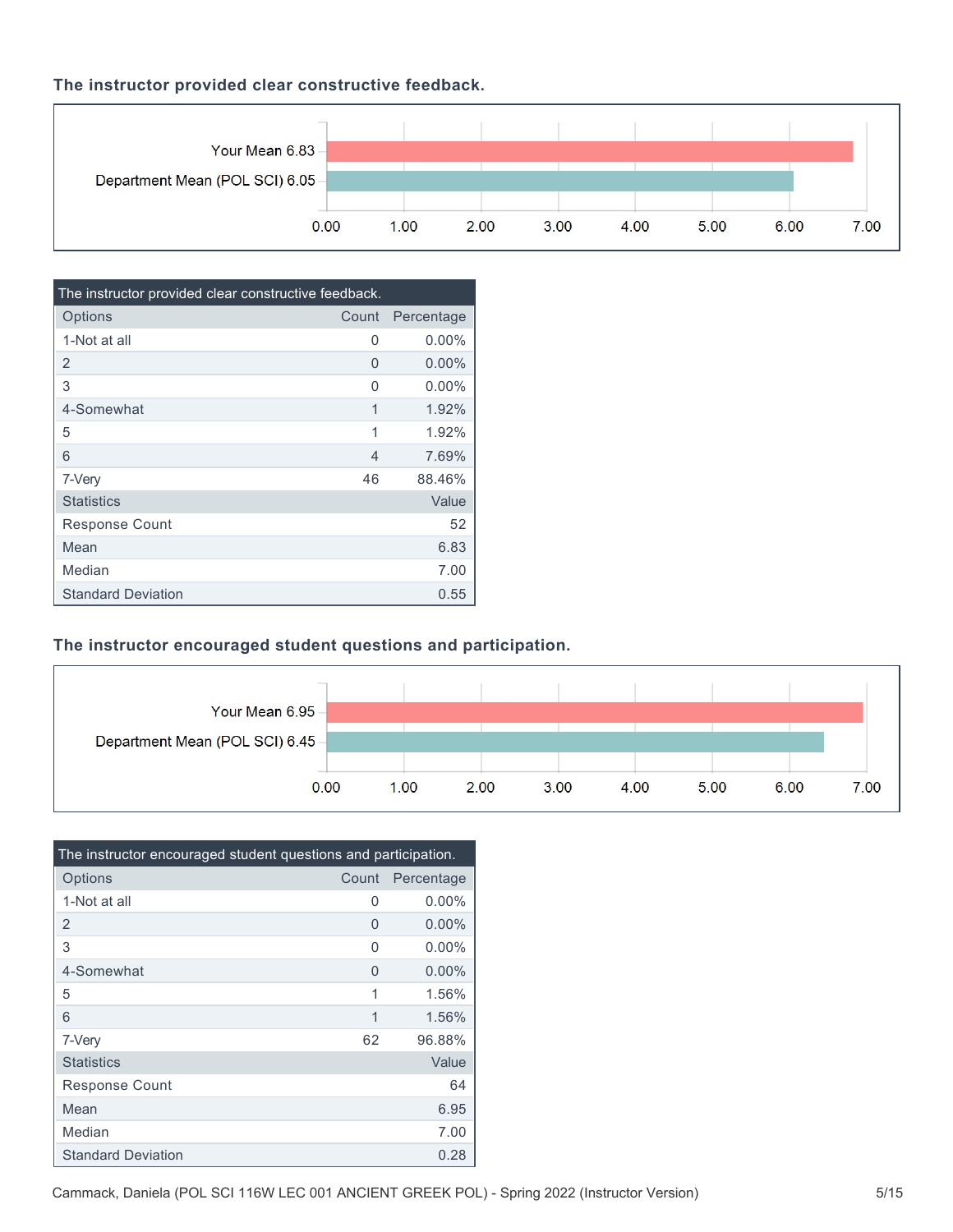## **INSTRUCTOR PROVIDED CUSTOM QUESTIONS:**

## *If any items appear in this section, they were created by you. These are visible only to you and not accessible by other report viewers in your department.*

**Initially, I wasn't going to provide course capture videos of this class, since I hoped to incentive inperson attendance. Then I changed my mind. To what extent did the provision of recorded lectures make you less likely to attend in person?**



| Initially, I wasn't going to provide course capture videos of this<br>class, since I hoped to incentive in-person attendance. Then I<br>changed my mind. To what extent did the provision of recorded<br>lectures make you less likely to attend in person? |                |            |  |  |
|-------------------------------------------------------------------------------------------------------------------------------------------------------------------------------------------------------------------------------------------------------------|----------------|------------|--|--|
| Options                                                                                                                                                                                                                                                     | Count          | Percentage |  |  |
| 1-Not at all                                                                                                                                                                                                                                                | 19             | 29.69%     |  |  |
| 2                                                                                                                                                                                                                                                           | 11             | 17.19%     |  |  |
| 3                                                                                                                                                                                                                                                           | 3              | 4.69%      |  |  |
| 4-Somewhat                                                                                                                                                                                                                                                  | 15             | 23.44%     |  |  |
| 5                                                                                                                                                                                                                                                           | 5              | 7.81%      |  |  |
| 6                                                                                                                                                                                                                                                           | $\overline{2}$ | 3.13%      |  |  |
| 7-Very                                                                                                                                                                                                                                                      | 9              | 14.06%     |  |  |
| <b>Statistics</b>                                                                                                                                                                                                                                           |                | Value      |  |  |
| Response Count                                                                                                                                                                                                                                              |                | 64         |  |  |
| Mean                                                                                                                                                                                                                                                        |                | 3.28       |  |  |
| Median                                                                                                                                                                                                                                                      |                | 3.00       |  |  |
| <b>Standard Deviation</b>                                                                                                                                                                                                                                   |                | 2.10       |  |  |

### **If/when you did not attend lectures in person, how likely were you to watch the lecture video?**

| 1) If/when you did not attend lecture 5.05 - |     |      |      |      |      |      |      |
|----------------------------------------------|-----|------|------|------|------|------|------|
| 0.00                                         | .00 | 2.00 | 3.00 | 4.00 | 5.00 | 6.00 | 7.00 |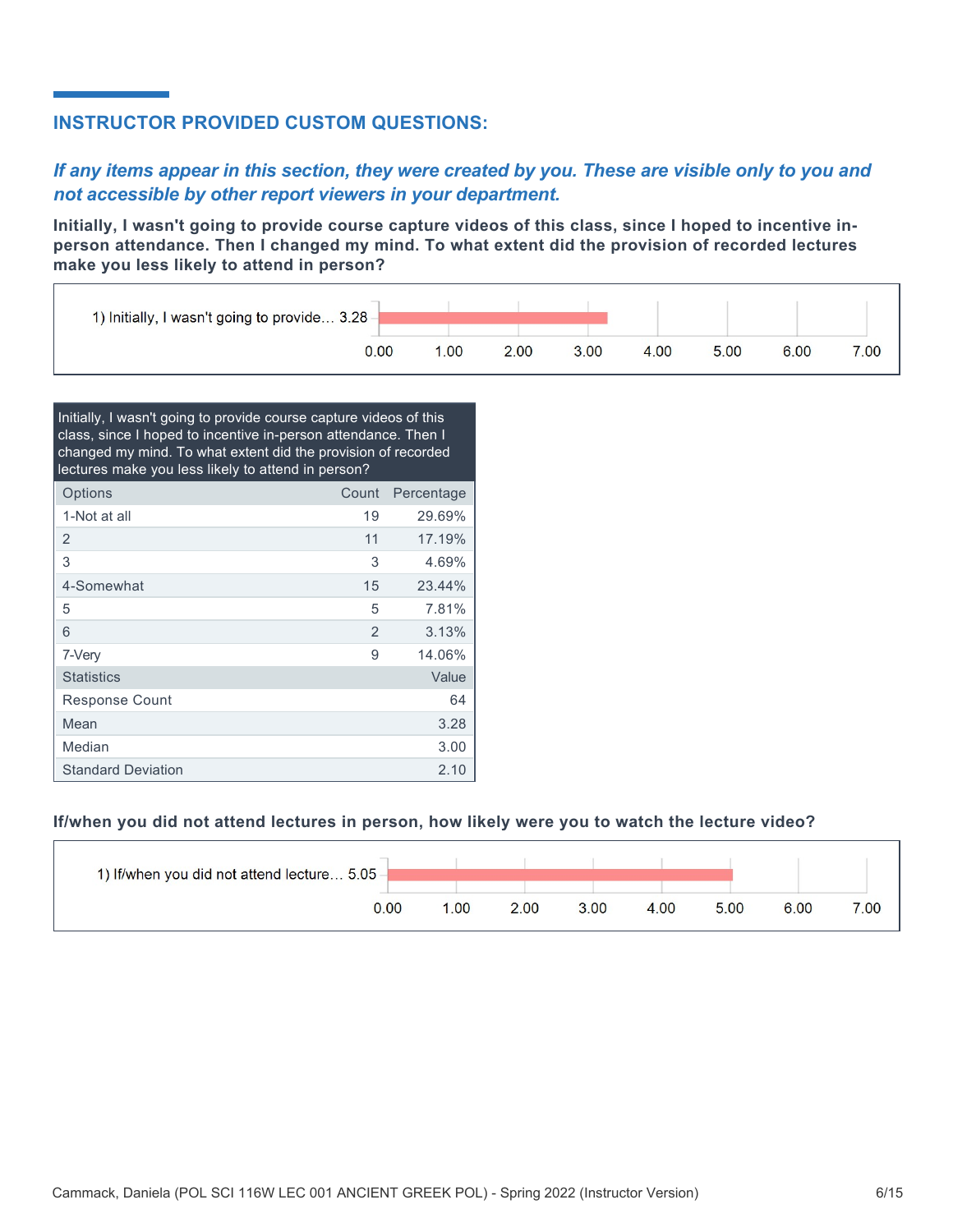| If/when you did not attend lectures in person, how likely were you<br>to watch the lecture video? |       |            |  |  |
|---------------------------------------------------------------------------------------------------|-------|------------|--|--|
| Options                                                                                           | Count | Percentage |  |  |
| 1-Not at all                                                                                      | 6     | 10.17%     |  |  |
| 2                                                                                                 | 3     | 5.08%      |  |  |
| 3                                                                                                 | 3     | 5.08%      |  |  |
| 4-Somewhat                                                                                        | 11    | 18.64%     |  |  |
| 5                                                                                                 | 4     | 6.78%      |  |  |
| 6                                                                                                 | 11    | 18.64%     |  |  |
| 7-Very                                                                                            | 21    | 35.59%     |  |  |
| <b>Statistics</b>                                                                                 |       | Value      |  |  |
| Response Count                                                                                    |       | 59         |  |  |
| Mean                                                                                              |       | 5.05       |  |  |
| Median                                                                                            |       | 6.00       |  |  |
| <b>Standard Deviation</b>                                                                         |       | 2.04       |  |  |

## **DEPARTMENT PROVIDED COURSE QUESTIONS:**

## *Items in this section were selected by POL SCI for inclusion on this evaluation.*

**The course was effectively organized.**



| The course was effectively organized. |                |            |
|---------------------------------------|----------------|------------|
| Options                               | Count          | Percentage |
| 1-Not at all                          | O              | $0.00\%$   |
| 2                                     | 0              | $0.00\%$   |
| 3                                     | 1              | 1.54%      |
| 4-Somewhat                            | 5              | 7.69%      |
| 5                                     | $\overline{4}$ | 6.15%      |
| 6                                     | 15             | 23.08%     |
| 7-Very                                | 40             | 61.54%     |
| <b>Statistics</b>                     |                | Value      |
| Response Count                        |                | 65         |
| Mean                                  |                | 6.35       |
| Median                                |                | 7.00       |
| <b>Standard Deviation</b>             |                | 1.01       |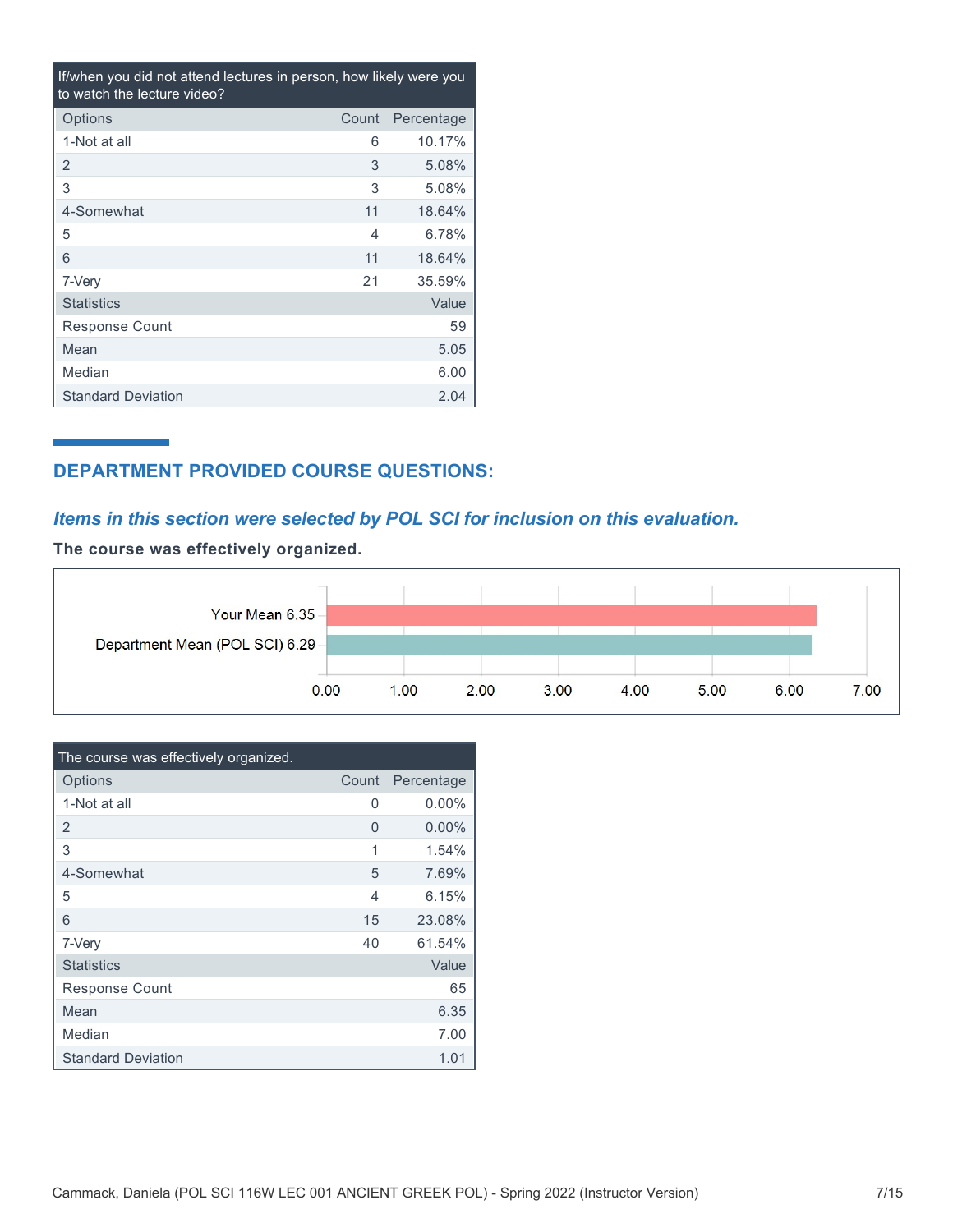### **The course developed my abilities and skills for the subject.**



| The course developed my abilities and skills for the subject. |       |            |  |
|---------------------------------------------------------------|-------|------------|--|
| Options                                                       | Count | Percentage |  |
| 1-Not at all                                                  | 0     | $0.00\%$   |  |
| 2                                                             | 1     | 1.54%      |  |
| 3                                                             | 0     | $0.00\%$   |  |
| 4-Somewhat                                                    | 2     | 3.08%      |  |
| 5                                                             | 5     | 7.69%      |  |
| 6                                                             | 12    | 18.46%     |  |
| 7-Very                                                        | 45    | 69.23%     |  |
| <b>Statistics</b>                                             |       | Value      |  |
| <b>Response Count</b>                                         |       | 65         |  |
| Mean                                                          |       | 6.49       |  |
| Median                                                        |       | 7.00       |  |
| <b>Standard Deviation</b>                                     |       | 0.95       |  |

## **The course developed my ability to think critically about the subject.**

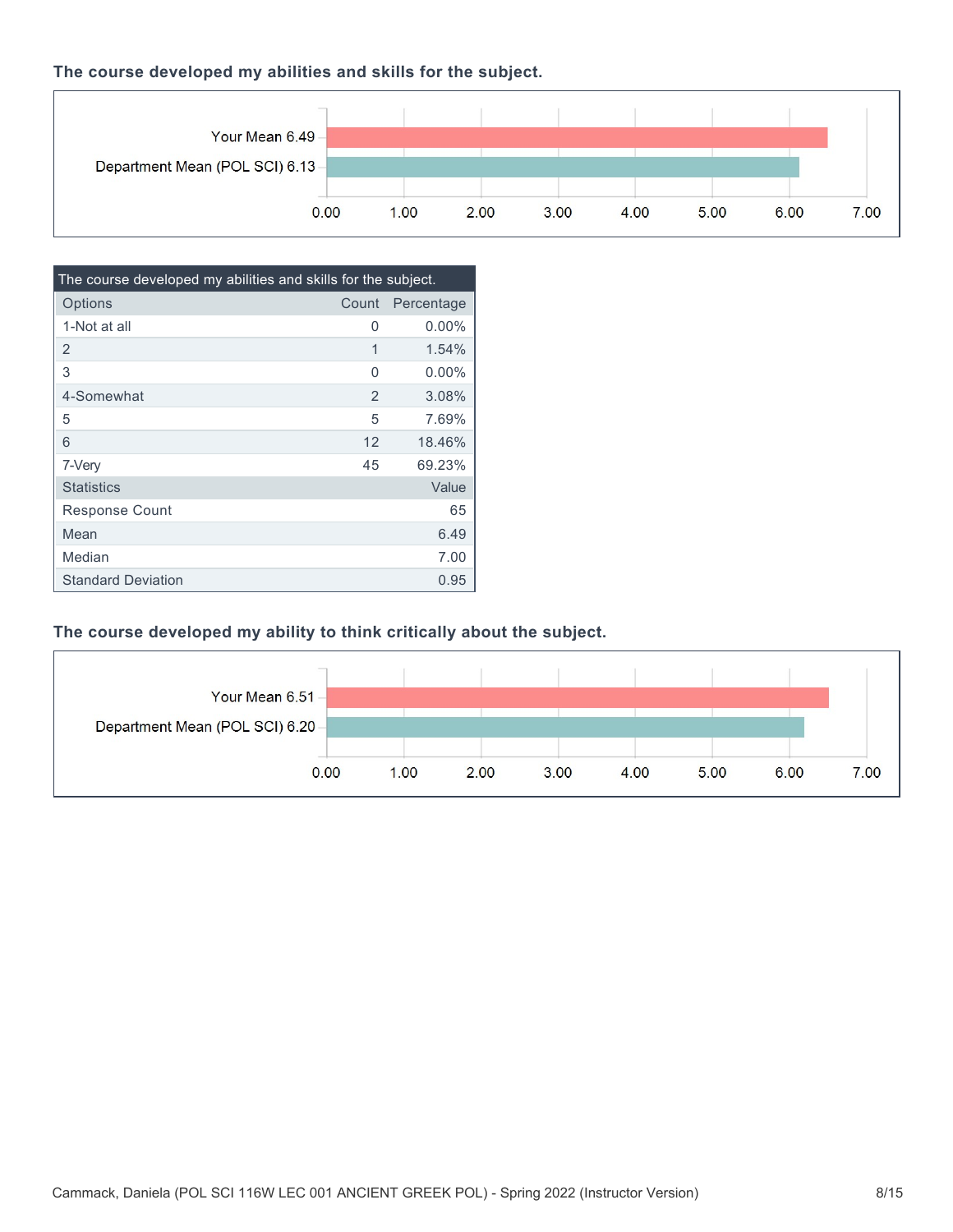| The course developed my ability to think critically about the<br>subject. |          |            |  |
|---------------------------------------------------------------------------|----------|------------|--|
| Options                                                                   | Count    | Percentage |  |
| 1-Not at all                                                              | 0        | $0.00\%$   |  |
| 2                                                                         | 1        | 1.54%      |  |
| 3                                                                         | $\Omega$ | $0.00\%$   |  |
| 4-Somewhat                                                                | 1        | 1.54%      |  |
| 5                                                                         | 6        | 9.23%      |  |
| 6                                                                         | 12       | 18.46%     |  |
| 7-Very                                                                    | 45       | 69.23%     |  |
| <b>Statistics</b>                                                         |          | Value      |  |
| <b>Response Count</b>                                                     |          | 65         |  |
| Mean                                                                      |          | 6.51       |  |
| Median                                                                    |          | 7.00       |  |
| <b>Standard Deviation</b>                                                 |          | 0.92       |  |

### **Please identify what you consider to be the strengths of the course (or section).**

#### Comments

The readings were varied and illuminating

The historical structuring helped me by giving me the important historical information alongside the theory.

The clear organization of readings and materials paired with excellent lectures.

The Professor's lectures were the highlight of the course. She showed enthusiasm for every single lecture and was very responsive to students. I really appreciated the no–late policy because COVID has been so rough. The recorded lectures were a great element of the course! It was very easy to catch up on lectures due to them.

readings

Professor Cammack is a gifted lecturer and has an impeccable ability to develop relationships with students. Verbose in ancient Greek, an expert among experts, and a passionate democrat with a sly unwillingness to indoctrinate others into her philosophy. A critical mind, a brilliant soul, and a love f or teaching that cannot be taught.

Professor Cammack's passion for the subject was apparent, and that enthusiasm made it easier to approach the content being presented.

The interaction with students and the openness to debate and discuss thoughts was nice to me. I feel like it helped me to better understand the concepts because I could see things from a different perspective.

Dr. Cammack promotes really great discussions of the texts we work with, and I think students come away from the class with highly developed understandings of the subject matter. Class is fun and fascinating to listen to!

The professor is very understanding of outside situations and that motivates some to actually engage and engage but I can also see how her understanding made some of my classmates not attend and engage with her during live lectures

– the professor was knowledgeable and passionate

– the reading was very interesting

– use of lecture notes was great

Interest in subject

The professor was very charismatic and definitely made a pretty dull subject more interesting. You could tell she definitely loved this subject and it made myself and other students put in a lot more effort than if there was another professor.

The readings and lectures were usually very interesting and engaging. Professor Cammack was very helpful if we had questions during lecture or in office hours. The grading categories were broken down in a relatively even way — no one assignment, save the final paper, was disproportionately worth more than others. Professor Cammack was very understanding and compassionate about the difficulties students faced this semester, and removed penalties for late work. She's clearly someone who's extremely passionate about the subject material, who's willing to take new stances towards these ancient sources, which makes makes it exciting and interesting to learn from her.

The knowledge and enthusiasm of Prof. Cammack about the subject matter was really motivating to work hard to understand the material.

Professor Cammack did a good job presenting the material in an accessible and interesting way; I really enjoyed hearing her takes on the content. She's clearly very enthusiastic and passionate on the subject and was very good about answering student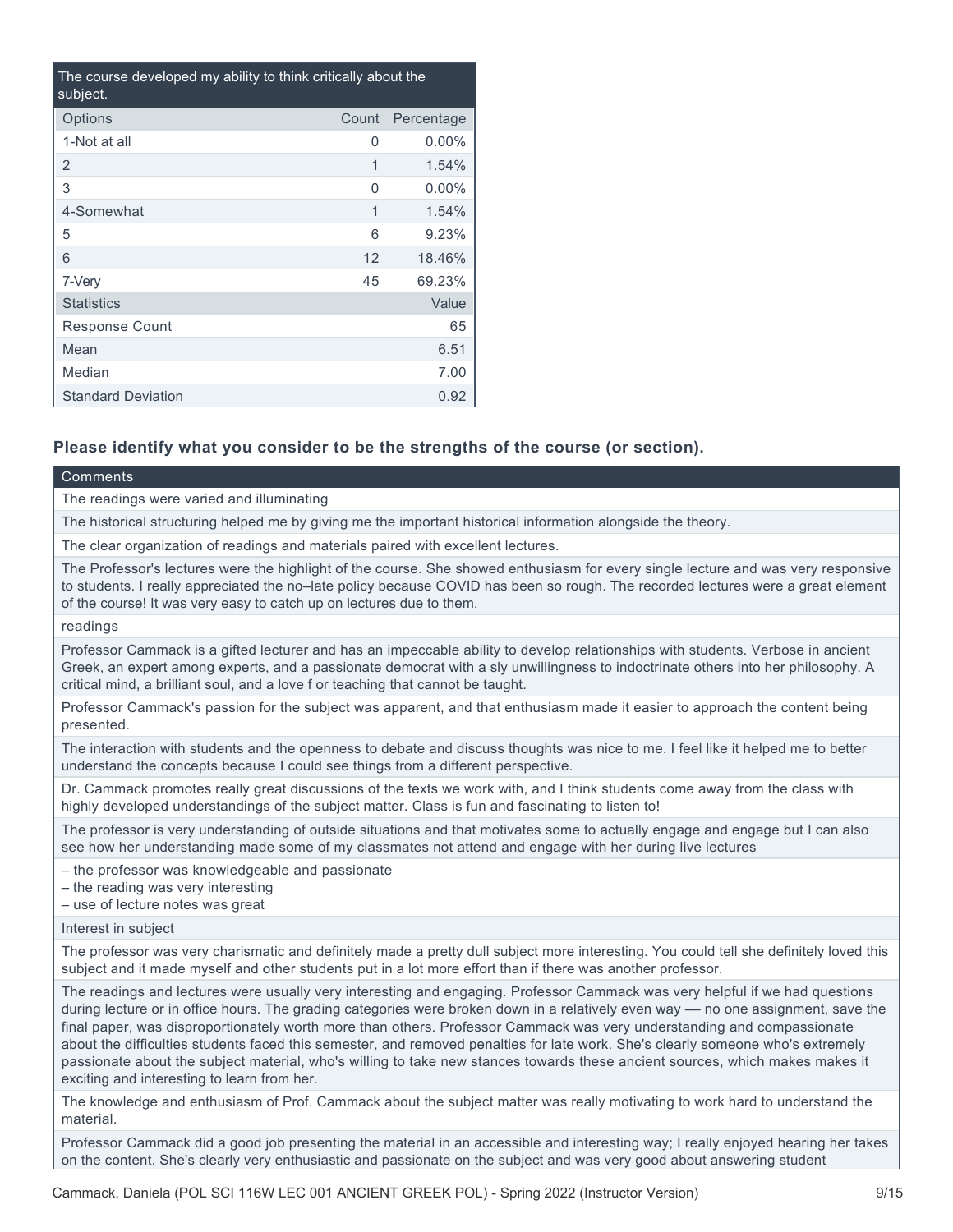questions during class and office hours.

The lectures were great, I always enjoyed attending those. I like the short memo format for the class because it forces you to take a lot of material and condense it into clear and concise arguments. The professor is amazing at making students feel welcome to participate and ask questions

The presentation of the material was very interesting and engaging.

The strengths of the course have to be the professor and the GSIs. In a course different from all, I have taken, having a supportive team of teachers was the biggest blessing imaginable.

Loose lecture structure allows for student engagement through Q and A. I like that course capture put an ease on attendance so I can visit home/tend to emergencies if needed.

open discussion, flexibility. Open to stduent interest, and assignments reflect that. High standards for work, but lots of fexibility in what is discussed and what is written about.

The material itself was wonderful to dive into. Dr. Cammack was always thoughtful and kept me engaged in the material not only because of her extreme knowledge of the subject but by how clear her love for teaching and the material was.

The enthusiasm of the instructor made me want to learn about Ancient Greek politics.

The course was very organized and having the lecture notes prior to class was helpful.

The strength was definitely that the lectures were on course capture and uploaded in a timely manner. I'm a very visual learner so the lecture style of having no slides was very difficult for me but having the lectures recorded and transcript available was very useful because I could go back and watch lectures and have visual words of the concepts we covered. I also thought that the lecture notes the Professor provided were extremely helpful as well. The lecture notes were also posted to the bcourse sometimes even before the lecture which was nice. The professor was also very understanding and supportive.

prof goes over the readings and makes sure to incorporate answers to students' questions, whether asked in person or via email, in lecture to help with others' comprehension.

The material and lectures were very engaging and stimulating.

The accessibility and overall neatness of course content.

I really enjoyed hearing Professor Cammack's thesis spread out across the lectures––it was wonderful feeling the pieces of the argument come together to prove the points she made at the beginning of class and then reaffirmed throughout the semester.

Thank you so, so much for how accommodating you've been this past semester. I could not have gotten through the semester if it weren't for the flexible class structure. Your lectures are fantastic and this class has been one of my highlights at Cal.

I enjoyed the flexibility of Dr. Cammack, and I think being introduced to a wide swath of readings will be useful in the future. Assignments were also very well thought out.

This course was amazingly insightful. The content and topics covered in the course were fascinating and the course seemed to be organized in a way to get students to compare and contrast ideas and histories that we had learned in previous weeks; it made for great discussions and analysis!

The best part of the course was the enthusiasm from the professor; Prof. Cammack infused so much genuine love and interest in the course material and it rubbed off on me. I have never before been interested in anything or any work from/about Socrates, Plato, or Aristotle but Prof. Cammack seemed to almost be exploring the content with us and it was extremely engaging.

Clear expression of professors intent in correlation to the course content.

The assessment tasks were explained very clearly and presented early, meaning that students had sufficient time to complete them.

Professor Cammack is very passionate about ancient Greek politics, and her socratic–style lectures were much more interesting and engaging that traditional slide–note taking lectures. Reviewing texts in–lecture was extremely helpful for me to understand difficult parts of the readings, and allowing students to ask questions resulted in me hearing questions and answers that I had not previously thought of. Also, Professor is very caring for us students, and the overall grading structure made getting work done and going to class less stressful and much more enjoyable.

The readings are interesting. Even though they are hard to understand, the professor's lecture notes were very helpful.

The structure of the course allows students to really focus on what they like most about the material and allows students to focus more on stuff they care about and less on stuff that does not interest them as much.

Lecture format seemed like it would be very useful for people struggling with the readings. Overall lecture format seemed to be better than most theory/humanities classes.

Lecture was so fun and interesting!

The expertise of the lecturer is very valued, especially the anecdotes provided.

The Professor's lectures were extremely detailed, organized, and truly inspiring!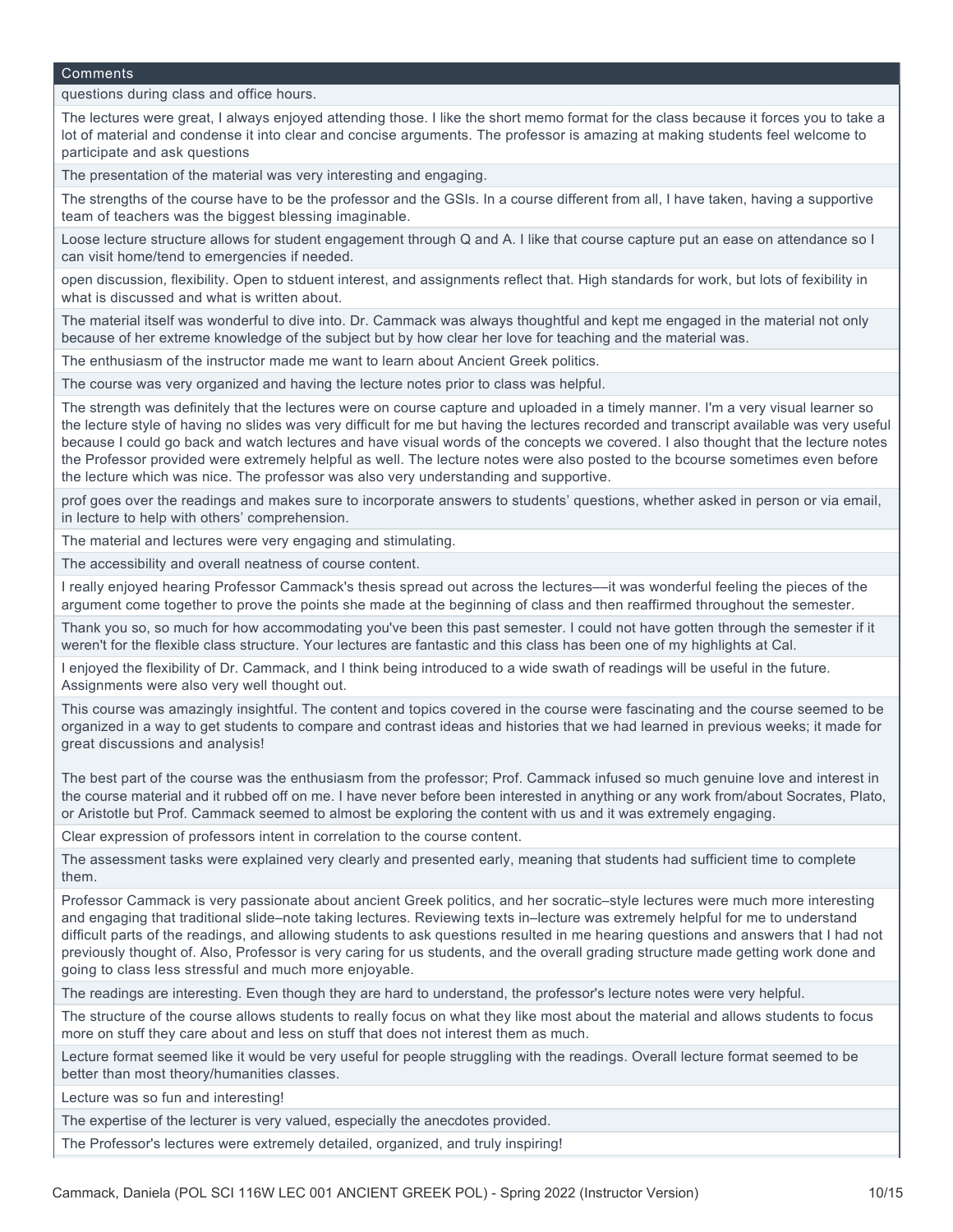I loved how Professor taught this class as a somewhat of a story. She was clearly engaged and (at least looked like it haha) she seemed like she was excited to be there and teach us about the politics of Ancient Greece. For me, when a professor shows genuine interest in the subject matter, I instinctively get more excited too– doesn't matter what the content it. I got a lot out of this class, even though at first I was nervous because I had no previous background. I would definitely take more classes by Professor Cammack again!

The professor was very knowledgeable about the subject and engaged effectively with students. The content was interesting and essay questions were both fair and thought–provoking. The professor's passion for the subject made class worth attending.

Lectures were fantastic, the depth we would cover the material was great! I like the method of memos of essays as it focusing on honing an argument and learning to really only put in what is necessary for your argument.

I liked that the course didn't just look at the main texts by themselves, but in the context of each other with their portions being organized into units based on relevance. I also really liked that there were clear lecture notes we could reference.

I liked how the course incorporated shorter primary sources with longer treatises to explore the history of ancient Greek political thought.

I liked how you really encouraged class participation and how you gave in depth responses to questions raised in class. This aspect of the class definitely made me want to attend lecture rather than watch the recordings at home.

Love the instructor lectures. Gave very good insight into the workings of Ancient Greek Politics.

### **Please identify area(s) where you think the course could be improved.**

#### Comments

The course could maybe give a bit more of a general overview in the beginning to catch those who are unfamiliar with ancient Greek culture and writings up before the real course work begins. This is the only critique I can think of and is ultimately a minor note for an excellent course.

There was wayyy too much reading. Catching up on a lecture's readings was brutal. It took me days to catch up causing me to fall further behind every time. Plus there was so much content and she only touched on small segments.. I felt that it would have been better to just read those excerpts instead of so many pages.

N/A

#### Professor could be more tech–positive

I really wish Professor Cammack would lecture more, rather than treat the lecture like a big discussion. I appreciate the idea, but most of the time I learned and retained more information by just listening to her speak about it, rather than listen to other students ask questions that, most of the time, did not actually seem very thought out or meaningful in any way. Asking just to ask and be noticed. Especially since the discussion section for this course was two hours long, we did enough discussion in section to not have to take up three quarters of each lecture with discussions.

So, more lecture, less discussion would be beneficial.

I feel like the lecture notes were a little hard to follow.

At times, this course is pretty badly organized. I appreciate Dr. Cammack's all discussion and no slides approach, but I really think a more structured discussion with more effective graphics would help us to follow along and to study after the fact. As things are, I have nothing to come back to but my notes, which (reflecting the nature of lecture) are kind of a random assortment of thoughts.

Setting times for lecture with no questions, sometimes you get very enthusiastic classmates that sometimes ask repetitive questions not so much related to the content, leaving the rest of the students to feel like they aren't receiving a lecture but rather discussion which is fine if it's reserved at a certain time. Obviously, it's not her fight that they ask questions and she is just incredible and answers every question very properly.

– Given the lack of lecture slides, the importance of lecture notes should be more clearly highlighted early on

– The reading load was too heavy because the texts are older and denser than average. I was never able to complete readings ahead of lecture.

– I think that the historical readings should be cut down, and some should be replaced with contemporary readings. This would be good for two reasons. First, it would show us what the study of ancient greek politics is like and help us inspire our final papers. It would give also us some readings in modern prose which are easier to read.

#### More paper review

A completely overwhelming amount of reading. There were some weeks I did not even want to start at the week's readings because it just felt way too daunting. Translated ancient Greek texts are already very difficult to read, so getting assigned 100+ pages some weeks (additionally, some sections of the reader were printed in a way where there would be two pages per side of a page) was absolutely too much. The professor would never get to all the readings in lecture either, so even when I did manage to do every single one of the readings a good chunk of it did not matter.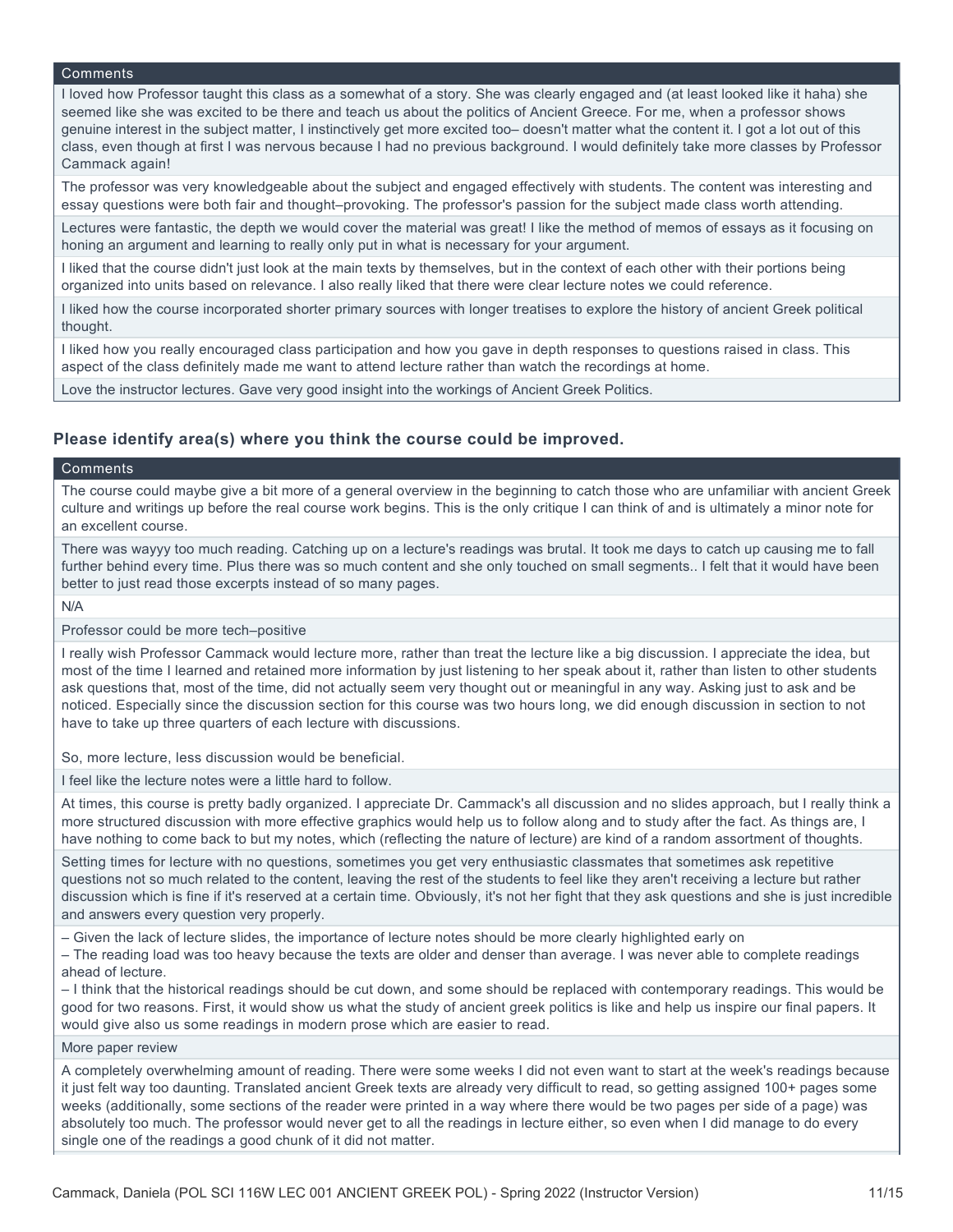The lectures tended to be 45 minutes to an hour of recap and review, and the rest on the material assigned for that lecture. I think it would be better if the times were switched so that more time was spent on the readings for the day.

I wish we could've spent more time on Aristotle's Politics, enough so that we could've read the entire book during the course.

Encouraging more lecture and section attendance would work better to motivate students to both show up and work harder in the class. Towards the end of the section, there was no grade–related basis to show up to section. The course was super interesting, so I had no difficulty attending, but I could see how this could be a challenge to other students.

The organization of lectures was at times hard to follow. Although the lecture notes were helpful, it was harder to follow along than if there had been some sort of slides and at times it felt like she was jumping around through the material. Assigned readings were at times inconsistent although manageable.

Better organization of the readings, especially more focused sections in both the republic and the Aristotle readings.

The course could be improved by making assignments shorter because having to write a final essay was slightly inconvenient during the finals weeks.

N/A

I see how flexibility can be frustrating to folx who want more structure.

I think more detailed prompts for the papers would be beneficial to keep the writing grounded.

Since this class was mainly revolved around discussion and participation, I was easily distracted or was sometimes confused.

I feel like it was a lot of course material. As someone who is not very familiar with Ancient Greek writings, I often felt really lost and understood more from readings on the internet than attending class.

Maybe more slides and visual wording of the concepts we covered would be useful.

put the spellings of greek terms on the board/on a slide

Having something like a very short multiple choice reading quiz could help incentivize reading more.

I think the readings can be a bit too long especially for students that are juggling through other responsibilities.

I think maybe a one sentence summary of why a particular reading is going to be looked at for an upcoming class might help–– sometimes I did readings and wasn't sure why we read them until I got to class, which was fine but I wish I could have known that ahead of time so I could have looked for more interesting points to make about the relevant info.

I had a hard time following lectures. I felt as though too much time was given to recapping the previous session, and while I understand that because of the readings this is sometimes necessary it really just felt like I wasn't getting anything new out of the first half of the lecture. Additionally, while I think many students raised interesting questions I felt as though a majority of the time people had rather derailing questions or questions better suited for office hours/after class. Sometime question asking went on for so long that I would get lost as to where we started.

I appreciate the professor providing some occasional photos/maps throughout lecture but I would appreciate even more visual tools/cues. If not a slide presentation, then just more photos!

None. This course is pretty much perfect and is one of if not my favorite I have taken at Berkeley.

It would be great if there could be more exercises / guides to write a good paper

At times the readings were really heavy. Perhaps just spread out the reading a bit more.

More time given to the philosophical texts/maybe more emphasis put on the important theory in general. Expecting students to read Politics and The Republic plus other material in the span of two weeks is a little absurd. A newer translation of Thucydides would also have been nice, and it would have been nice to have less redundant readings (a couple excerpts are literally in the reader twice?)

Having a PowerPoint presentation.

None

The structure of the lecture. I fully comprehend the idea of having a friendly discussion with informal vibes, but I often found them to not be engaging—sometimes dull. I think this is evident because many students were no their computers, but not taking notes. I fully support allowing electronic devices in lecture—because everyone's learning ability is different, but i think this unique lecture structure caused students to not give their full attention.

More visuals!

While I think taking student questions was very helpful at time, I also thought there were other times where I would've better understood the content had it been presented in a more traditional lecture style.

I think the course was effective in what it tried to do, something that I noticed was that the section and class discussions were very effective. I found that the online discussion was kind of a weakness as it served as a place to put initial thoughts, so maybe connecting this to discussion or even responding to the discussion posts after the discussion section could be good. Perhaps there could be a pre–lecture post where people put initial views and a post–lecture / discussion where people re–examine their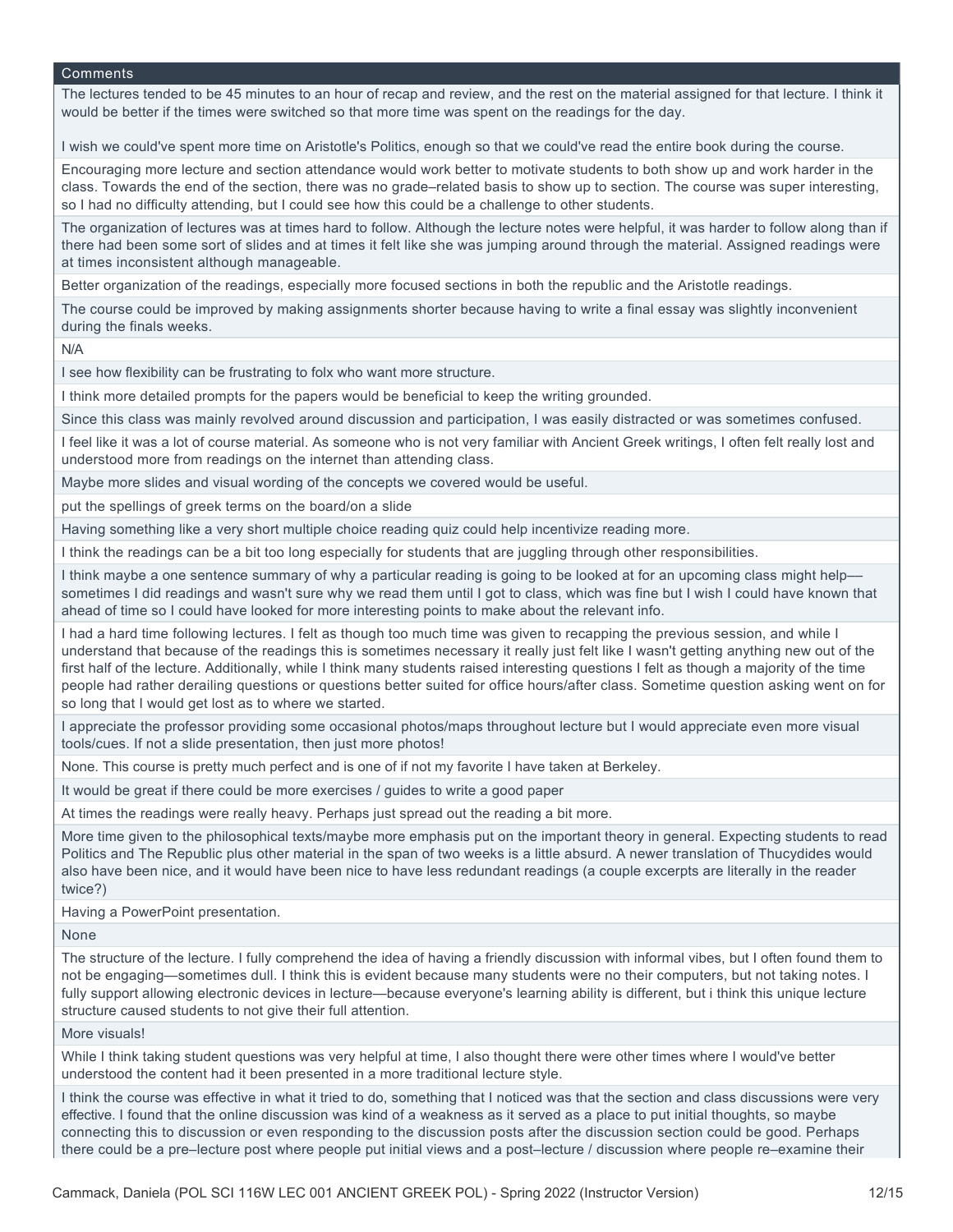view. Ultimately, I found the lectures interesting and the discussion great as well, good job!

I think the lecture format was a bit frustrating, as it left very little time to analyze the dense readings since we spent so much time focusing on questions students asked about specific things.

I didn't appreciate the lack of structured lecture. The instructor tried to conduct class as if it were a seminar, but it quickly devolved into a select few of students who were vocal. I feel as though I could have learned more if the instructor tweaked her instruction style to be more explanatory on the actual material (rather than entertaining questions that did not pertain to the relevant course material).

I think your lecture notes were helpful, it might have been helpful to include some of the main points from your notes on the slides you used for class.

GSI and Instructor communication.

### **What advice would you give to another student who is considering taking this course?**

### **Comments**

Take this course if it is at all possible.

Try to skim readings

do the readings! go to prof cammack's office hours, she is amazing :)

Take it! Who knows how long a grade–A badass of a professor is going to stay at Berkeley for. Especially if you're a democrat frustrated with contemporary systems.

Do the readings, or you will be lost in the subject matter. Professor Cammack is very helpful, so don't hesitate to visit her in office hours or email with questions!

Participate in discussions!

Keep up with the readings, and really think critically about them as you read. The real task of the class is coming up with salient opinions about the texts to discuss in section and your papers.

Attend lectures and stay to date with the reading to get the full experience

– be ready to read a lot

–use the lecture notes

Attend lecture

Do the readings. It's nice that you don't have to constantly keep up with all of the readings, since the course is structured where you can catch up with reading some weeks. Attend and participate in lecture and section. Go to office hours.

Come to class, submit strong writing, and take feedback seriously.

Read the lecture notes before going to class, it'll make following along in lecture a lot easier.

Go to lecture! There is no substitute for getting to interact with Professor Cammack and hear her talk passionately about this material

Please do the readings.

Ask questions and go to office hours for papers.

If you're engaged, you can have all kind of fun and explore kind of whatever you want. Just don't be not engaged.

Do all of the readings, and show up to the lectures.

I would highly recommend it since it was one of the best classes I took this semester.

Keep on top of the readings and go to office hours.

Rewatch lectures and take notes even if you attend in person.

attend lecture in person (very entertaining and fun) and do the readings! and think about what concepts you want to include in your final paper as you do readings throughout the course

Make sure to read all the texts, and if not, at least read the ones you plan on writing about in the memos.

Try your best to do the readings.

Just try to do as much of the weekly readings and you will do fine.

Just do some of the reading even if you don't do all of it.

Look at the lecture notes before and during class!!! Also create some way of organizing summaries of all of the readings, because they are dense!

If you didn't do the readings don't worry about it! Still show up to class as it's engaging either way.

Discussion post and meetings are very effective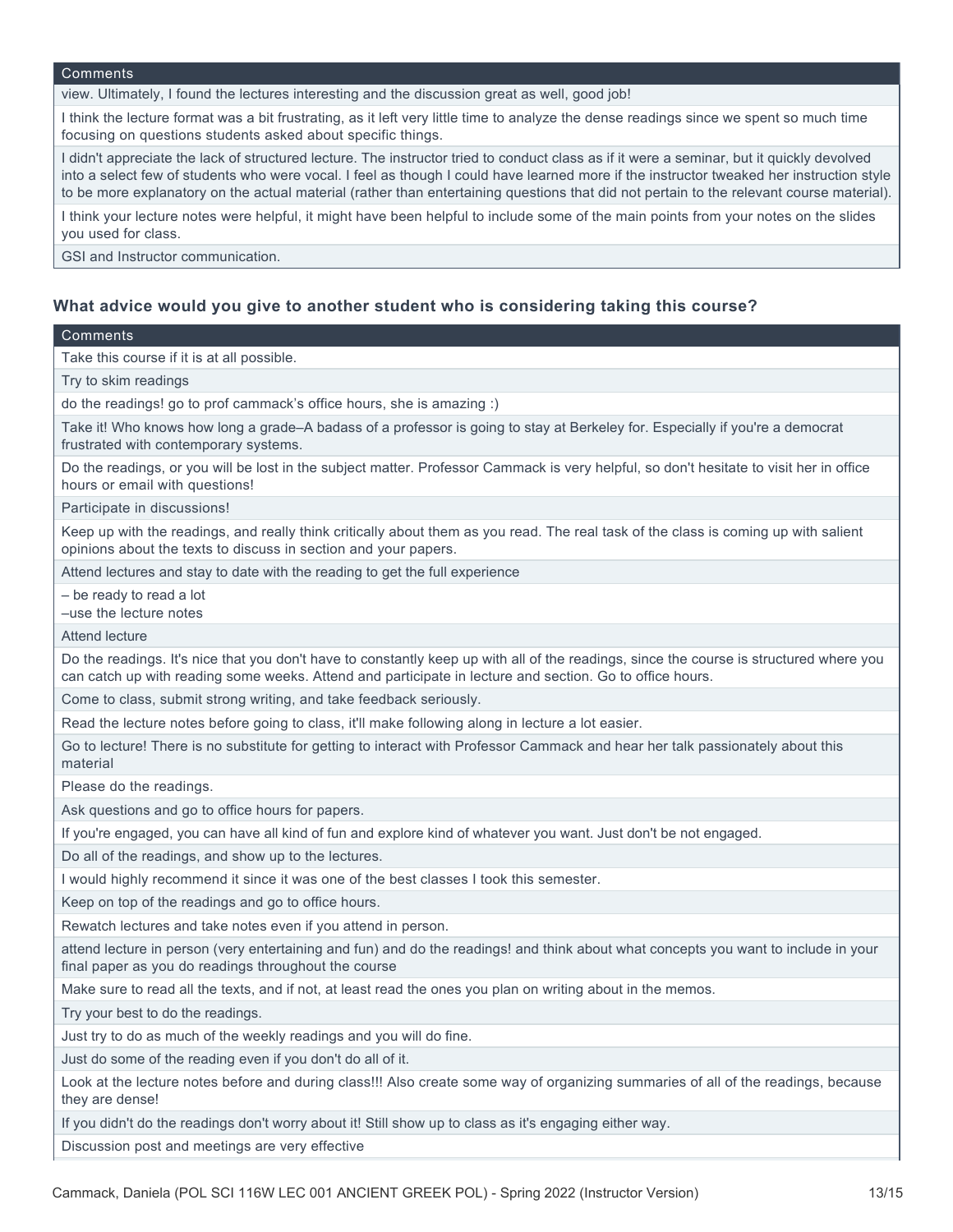| Comments                                                                                                                                                                                                                                                                                                                                                          |
|-------------------------------------------------------------------------------------------------------------------------------------------------------------------------------------------------------------------------------------------------------------------------------------------------------------------------------------------------------------------|
| Ask Thomas (GSI) or Daniela (Lecturer) if you have any questions as they were/are both very helpful.                                                                                                                                                                                                                                                              |
| Take this course, go to as many lectures as you can, read between the lines, ask questions.                                                                                                                                                                                                                                                                       |
| It's a great course that makes studying political theory less intimidating and more intriguing                                                                                                                                                                                                                                                                    |
| Go in open minded and do the readings, you'll enjoy the class.                                                                                                                                                                                                                                                                                                    |
| Be prepared to read!<br>The papers are pretty unpleasant to write despite their short length.                                                                                                                                                                                                                                                                     |
| Go to lecture                                                                                                                                                                                                                                                                                                                                                     |
| Beware of the no-technology policy and unique lecture structure.                                                                                                                                                                                                                                                                                                  |
| Take your time with the texts. Sometimes they are hard to decipher but it's worth it.                                                                                                                                                                                                                                                                             |
| Go to class.                                                                                                                                                                                                                                                                                                                                                      |
| Make sure to keep up on the reading and really try to look deeper at the text. Try to read the text without our modern conceptions of<br>politics, I would advise developing a "Greek Politics" brain to really be able to get into the zone to separate what they are trying to<br>say, what they said, how they say it, and what we modern scholars make of it. |
| Participate in Discussion Section and refer to lecture notes when working on essays.                                                                                                                                                                                                                                                                              |
| Definitely take this course if you have taken another political theory course — the experience definitely helps with the lack of slides<br>and lack of structured lecture.                                                                                                                                                                                        |
| come prepared for class with questions you would like to ask the prof about the reading, class is a good opportunity to discuss the<br>readings or anything that you are unsure about.                                                                                                                                                                            |

Take this course. It's really great.

## **DEPARTMENT PROVIDED STUDENT INFORMATION QUESTIONS**

### *Items in this section were selected by POL SCI for inclusion on this evaluation.*

**On average, how many hours per week have you spent on this course, including attending classes, doing readings, reviewing notes, writing papers, and any other course-related work?**

| On average, how many hours per week have you spent on this<br>course, including attending classes, doing readings, reviewing<br>notes, writing papers, and any other course-related work? |       |            |  |
|-------------------------------------------------------------------------------------------------------------------------------------------------------------------------------------------|-------|------------|--|
| Options                                                                                                                                                                                   | Count | Percentage |  |
| 3 or fewer                                                                                                                                                                                | 2     | 3.17%      |  |
| $4 - 6$                                                                                                                                                                                   | 18    | 28.57%     |  |
| $7-9$                                                                                                                                                                                     | 24    | 38.10%     |  |
| $10 - 12$                                                                                                                                                                                 | 14    | 22.22%     |  |
| $13 - 15$                                                                                                                                                                                 | 3     | 4.76%      |  |
| $16 - 18$                                                                                                                                                                                 | 2     | 3.17%      |  |
| More than 18                                                                                                                                                                              | 0     | $0.00\%$   |  |
| <b>Statistics</b>                                                                                                                                                                         |       | Value      |  |
| Response Count                                                                                                                                                                            |       | 63         |  |
| Mean                                                                                                                                                                                      |       | 1.00       |  |
| Median                                                                                                                                                                                    |       | 1.00       |  |
| <b>Standard Deviation</b>                                                                                                                                                                 |       | 0.00       |  |